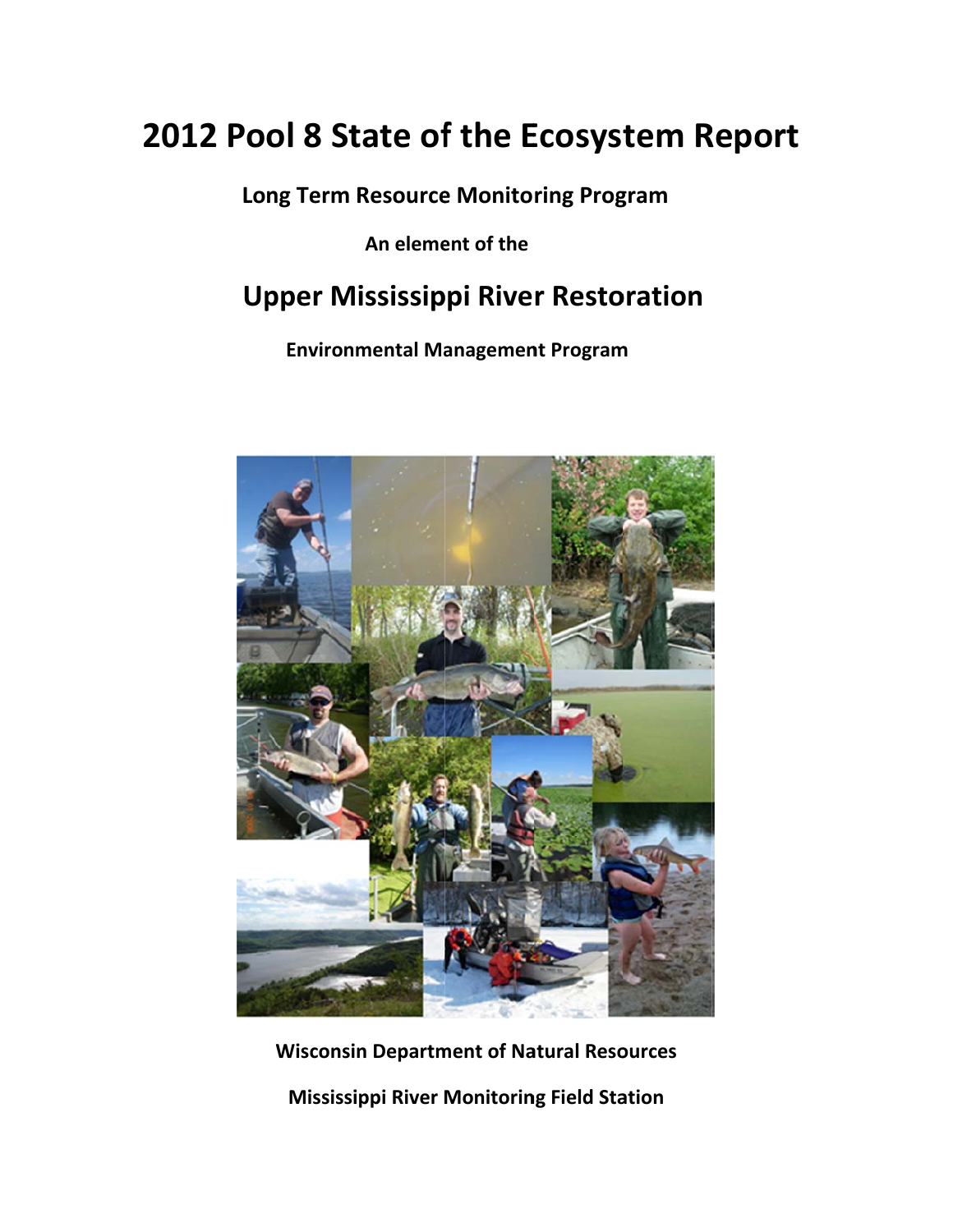#### **Introduction**

Fish, water quality and vegetation data are collected each year through the Upper Mississippi River Restoration‐ Environmental Management Program‐ Long Term Resource Monitoring Program (LTRMP). A complete description of the program can be found at: http://www.umesc.usgs.gov/ltrmp.html. Personnel from the Wisconsin Department of Natural Resources collect data in Navigation Pool 8, one of 6 study reaches included in the program. Data have been collected under a stratified random framework for fish and water quality since 1993 and for vegetation since 1998. This report summarizes the 2012 dataset.

#### **2012 Hydrograph**

#### *Methods*

Discharge data were obtained from the U.S. Geological Survey gauge in Pool 6 at Winona, MN. A historical hydrograph was constructed by computing the mean daily values from the years 1930‐2012. The daily discharge for 2012 was then compared to the long term daily mean to observe departure from typical conditions (Figure 1a). Additional analyses examined annual, growing season, and spring flood discharge characteristics. Mean annual discharge was calculated from daily values and plotted for years 1993-2012 and overlaid on a plot containing the grand mean,  $10^{th}$ , and  $90^{th}$  percentiles for all years (1930 to 2012; Figure 1b). Mean growing season (May – September) discharge was calculated and plotted similarly to the mean annual discharge (Figure 1c). The spring flood pulse was characterized according to timing, duration, and magnitude. The timing of the spring flood was ascribed to the month (March, April, or May) containing the preponderance of the dates in which the ten highest discharge values were observed each spring. Duration of the spring flood was characterized by the number of days each spring in which the discharge exceeded the 75<sup>th</sup> percentile discharge value from March through May. Magnitude was reported as the maximum spring discharge value for each year (Table 1).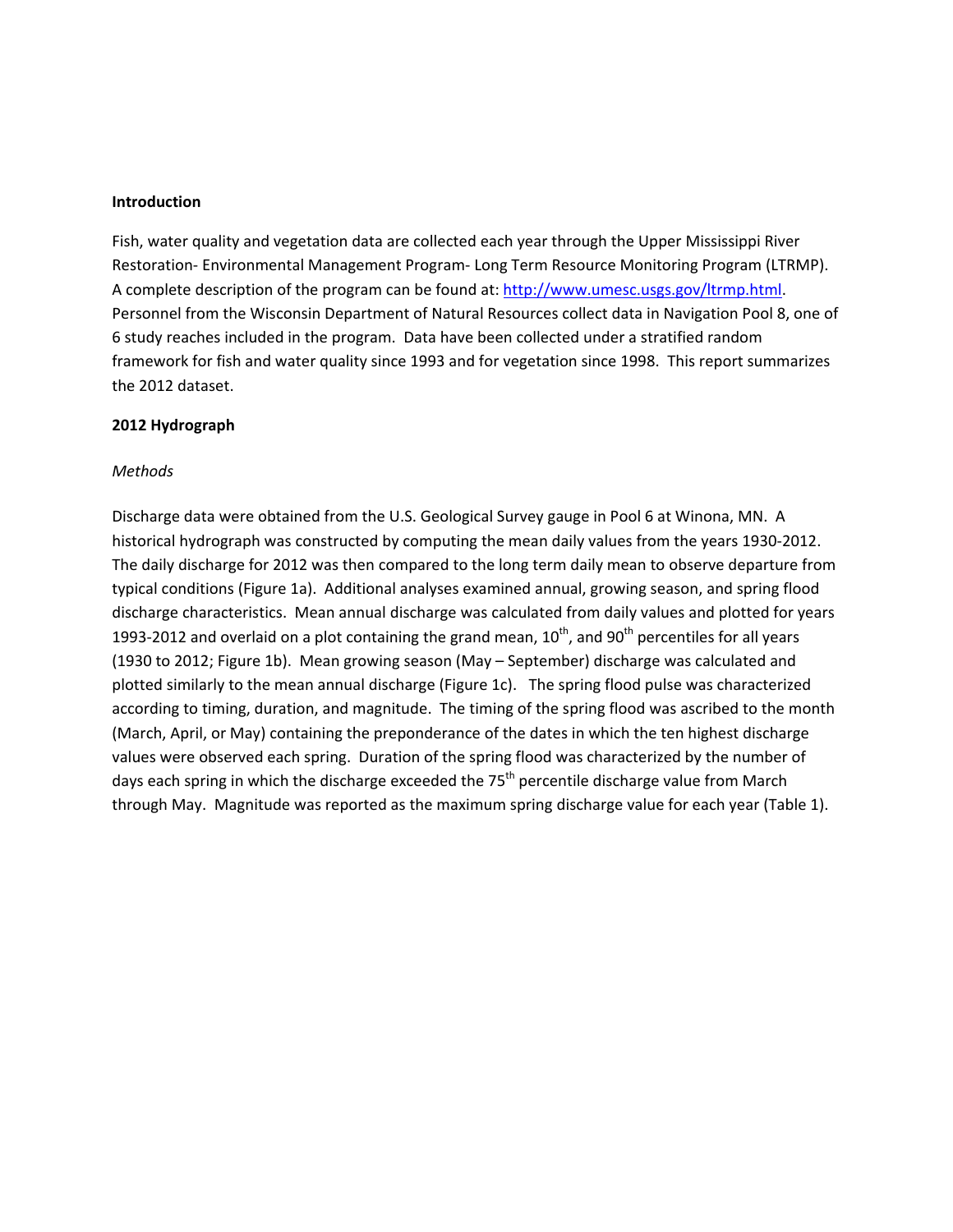

Figure 1. (a) Daily discharge for 2012 is represented by the solid line. Mean daily discharge by day of the year for 1930-2012 is represented by the dotted line. (b) Mean annual discharge by year is represented by the black dots. The solid line represents mean annual discharge for 1930-2012. The dashed lines represent the  $10^{th}$  and  $90^{th}$ percentiles for 1930‐2012 annual discharge. (c) Mean growing season (May‐Sept.) discharge by year is represented by the black dots. The solid line represents mean growing season discharge for 1930‐2012. The dashed lines represent the  $10^{th}$  and  $90^{th}$  percentiles for 1930-2012 growing seasons.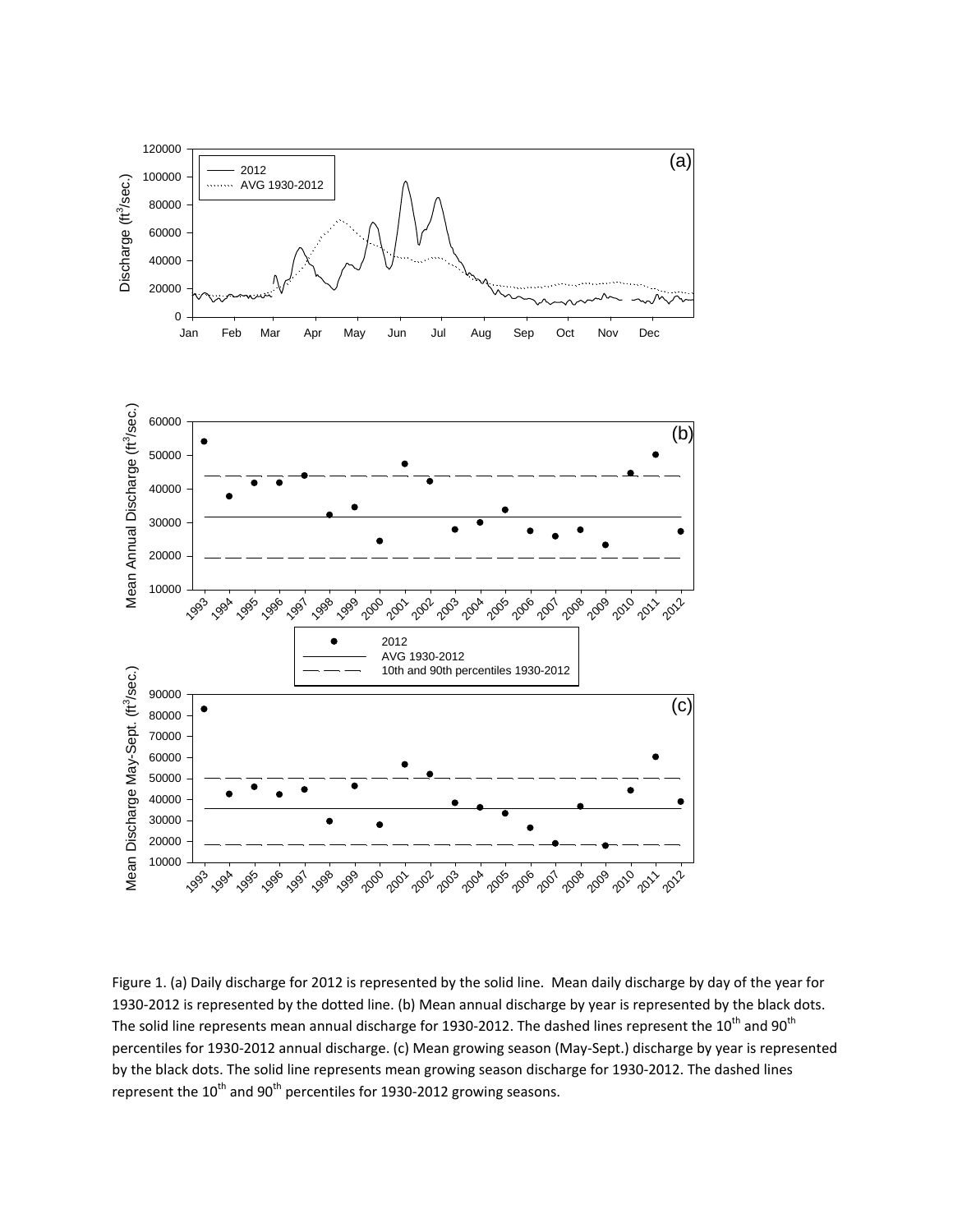Table 1. Spring flood pulse statistics by year during the LTRMP period of record (1993-2012). Duration represents the number of days each spring when discharge was above the 75<sup>th</sup> percentile from the long term record (1930-2012). Timing represents the month when the preponderance of the ten highest discharge days were observed each spring. Magnitude represents the maximum discharge observed each spring.

| Year | Duration | Timing | Magnitude | Year | Duration | Timing | Magnitude |
|------|----------|--------|-----------|------|----------|--------|-----------|
| 1993 | 60       | April  | 109000    | 2003 | 28       | May    | 119000    |
| 1994 | 27       | May    | 106000    | 2004 | 4        | April  | 76500     |
| 1995 | 50       | April  | 83700     | 2005 | 23       | April  | 91600     |
| 1996 | 45       | April  | 143000    | 2006 | 31       | April  | 95400     |
| 1997 | 41       | April  | 194000    | 2007 | 17       | April  | 86300     |
| 1998 | 26       | April  | 117000    | 2008 | 38       | May    | 99000     |
| 1999 | 35       | May    | 109000    | 2009 | 13       | April  | 81700     |
| 2000 | 0        | March  | 50100     | 2010 | 25       | March  | 116000    |
| 2001 | 54       | April  | 236000    | 2011 | 70       | April  | 167000    |
| 2002 | 25       | April  | 124000    | 2012 | 3        | May    | 68400     |

#### *Results*

The 2012 hydrograph indicated that the typical spring flood pulse was largely absent due to reduced snow cover throughout the majority of the winter and record‐setting warm weather in March. The highest discharge occurred in May, June, and July, due to runoff from widespread precipitation events in the northern portion of the watershed. These events resulted in elevated and unstable discharge during the first half of the summer. Prolonged hot and dry weather persisted throughout the remainder of the summer, and into fall, resulting in below normal discharge for the remainder of the year (Figure 1).

#### **2012 Water Quality**

#### *Methods*

The focus of the water quality component of the Long Term Resource Monitoring Program (LTMRP) is to collect limnological information relevant to the suitability of aquatic habitat for biota and transport of material within the system. The LTRMP water quality sampling design since 1993 incorporates biweekly fixed-site sampling (FSS) and quarterly stratified random sampling (SRS). The mixed-model design provides information at both broad spatial scales with low temporal resolution (i.e., SRS), and at small spatial scales with higher temporal resolution (i.e., FSS). SRS tracks conditions at spatial scales corresponding to sampling strata or larger (i.e., whole pool or sampling reach) and at seasonal to annual time scales or longer. In contrast, FSS provides information at more frequent intervals (i.e., within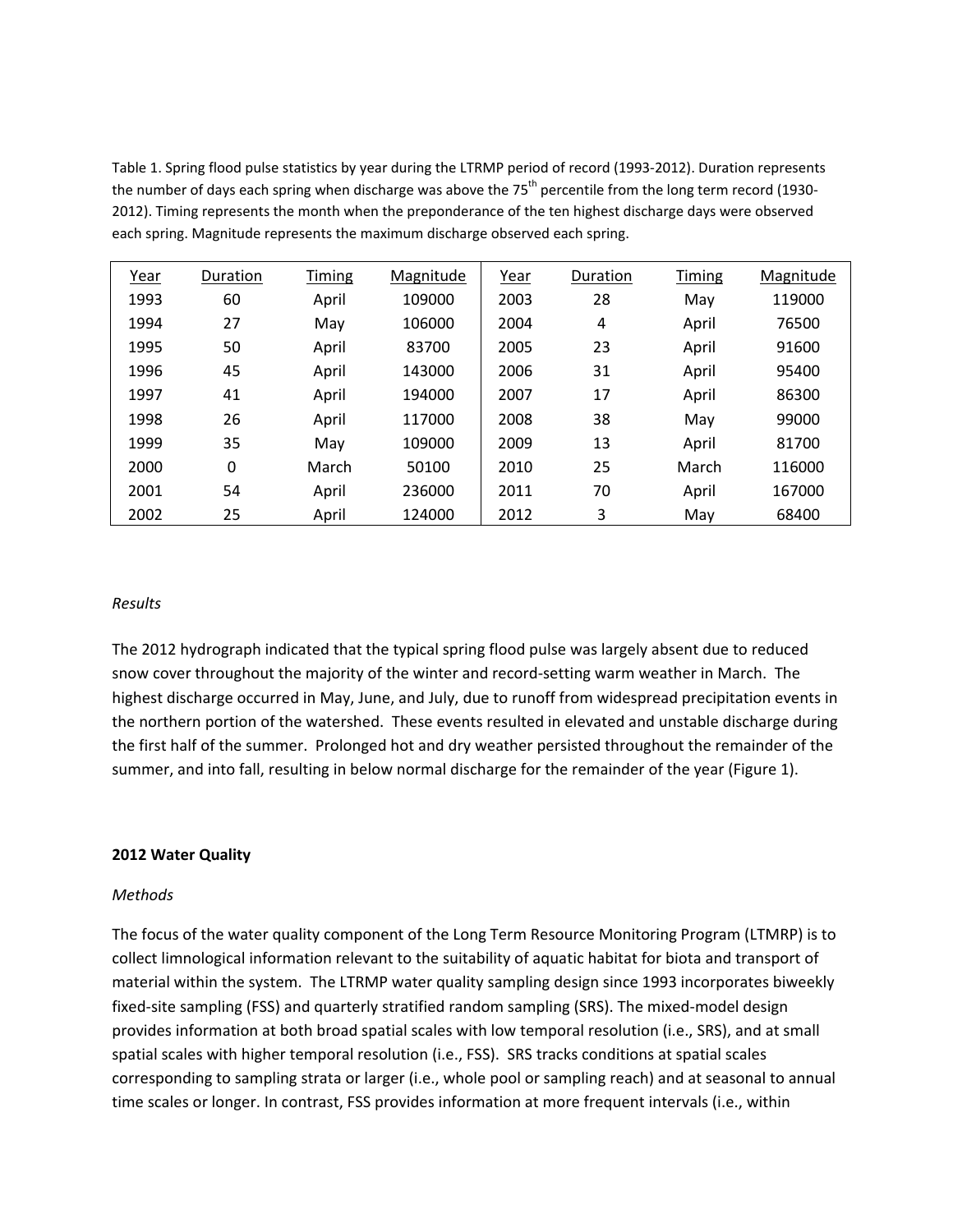season) at specific points of interest such as tributaries, tailwaters, and backwaters with high habitat value. The data used for this report were collected from the main channel during SRS sampling. Dissolved oxygen (DO) concentrations used were surface measurements taken at 0.20m. Water was collected near the surface (0.20m) to quantify total suspended solids (TSS), chlorophyll a, total phosphorus (TP), and total nitrogen (TN). More detail on LTRMP water quality sampling methods can be found in Soballe and Fischer (2004) at:

http://www.umesc.usgs.gov/documents/reports/2004/04t00201.pdf. More in‐depth graphical display of data pertaining to water quality metrics by season, reach and sampling stratum can be found by utilizing the LTRMP Water Quality Graphical Data Browser at:

http://www.umesc.usgs.gov/data\_library/water\_quality/water\_quality\_page.html.

# *Results*

River discharge is the key variable influencing limnological variables and biota. Changes in discharge result in variable rates of delivery of sediment, nitrogen and phosphorus (Balogh et al., 1997; Goolsby et al., 2000; Likens, 2010). Discharge in 2012 was below the long-term median for the LTRMP period of record (1993‐2012) during winter, spring, and fall (Figure 2a). Discharge was slightly above the long‐term median during summer sampling.

Excessive TSS concentration can limit primary productivity by blocking light, negatively affects macroinvertebrate respiration and behavior, results in habitat loss, and affects fish by reducing feeding efficiency and smothering spawning habitat (Walters, 1995). Mean TSS values were below the long‐term median during spring and summer and above the long-term median in fall (Figure 2b). TSS concentration was well below the criterion (<30 mg/L) required to sustain submersed aquatic vegetation (SAV) in the Upper Mississippi River (UMR) during all seasons (Giblin et al., 2010).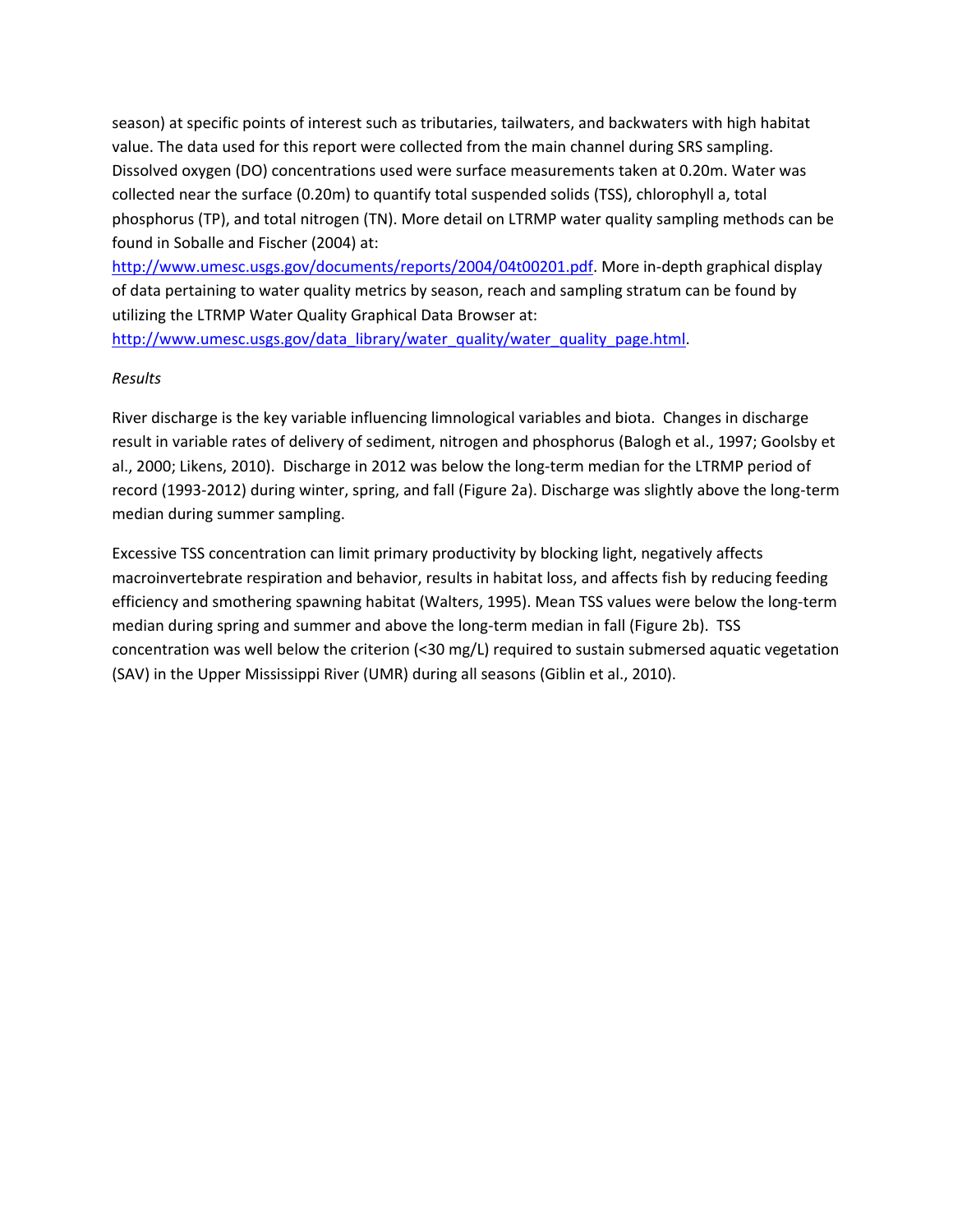

Figure 2. Box plots represent the 10<sup>th</sup>, 25<sup>th</sup>, 50<sup>th</sup>, 75<sup>th</sup>, and 90<sup>th</sup> percentiles by stratified random sampling season for the Long Term Resource Monitoring Program period of record (1993‐2012). The star represents the mean for each parameter by season for 2012. (b) The dashed line represents the upper limit to sustain submersed aquatic vegetation in the Upper Mississippi River as defined by Giblin et al., 2010. (c) The dashed line represents the lower limit of the eutrophic range as defined by Dodds et al. 1998. (d) The dashed line represents the total phosphorus criterion for non‐wadeable rivers in Wisconsin. (e) The dashed line represents upper limit of the range suggested for total nitrogen as defined by the USEPA (2000).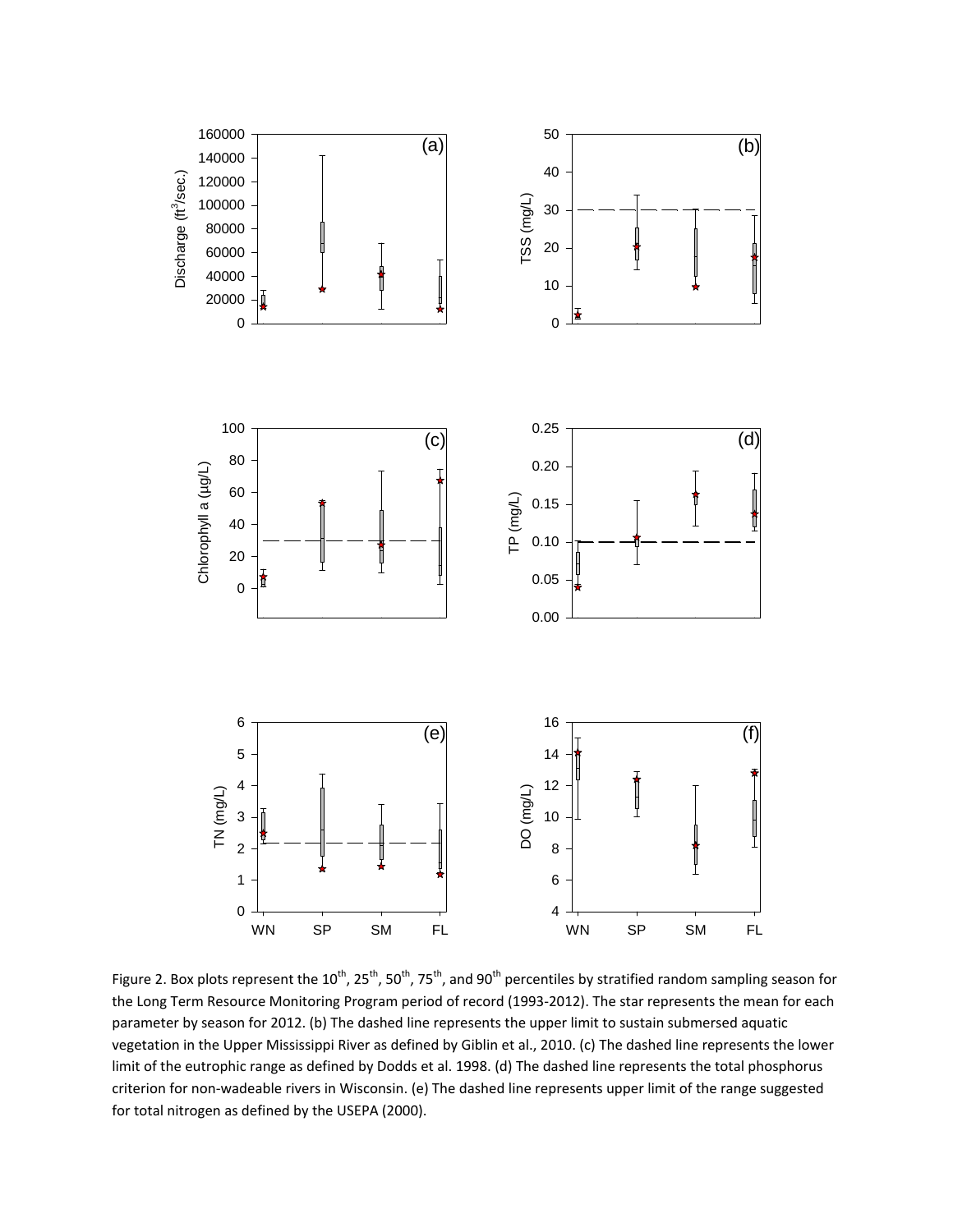Chlorophyll a is an indicator of phytoplankton biomass in the water column. As in lakes, light, nutrients, and hydraulic retention time are the primary factors determining phytoplankton biomass and growth (Likens, 2010). Chlorophyll a was above the long‐term median during all seasons in 2012 (Figure 2c). Mean chlorophyll a was in the eutrophic range (>30 µg/L) during the spring and fall of 2012 (Dodds et al., 1998). The eutrophic chlorophyll a values observed in the spring and fall of 2012 coincided with discharge values well below the long‐term median. Increased hydraulic retention time as a result of decreased discharge likely allowed for the accumulation of algal biomass due to decreased washout during these seasons (Baker and Baker, 1979).

Phosphorus is an essential plant nutrient that can limit the biomass of phytoplankton and aquatic macrophytes in aquatic ecosystems. Excessive phosphorus loading can result in increased biomass of phytoplankton and rooted vegetation, increased incidence of fish kills, reduction in species diversity, and reduction in perceived value of a water body. TP was below the long-term median during winter and near the long‐term median in spring, summer, and fall (Figure 2d). Mean TP was above the Wisconsin TP criterion (>0.10 mg/L) for non‐wadeable rivers during spring, summer, and fall.

Nitrogen is also an essential plant nutrient that can limit the biomass of phytoplankton and aquatic macrophytes in aquatic ecosystems. Nitrogen concentration tends to increase with increasing discharge as non‐point input from agriculturally dominated tributary watersheds is delivered to the UMR (Goolsby et al., 2000). TN was near the long‐term median during winter and below the long‐term median in spring, summer, and fall. Mean TN was above the upper concentration recommended by the USEPA for ecosystem health (0.6‐2 .18 mg/L) during winter (Figure 2e; USEPA, 2000).

Adequate DO is critical to sustain aquatic life. DO concentration can be reduced through decomposition of organic material from point and non‐point sources, plant and animal respiration, and demand from the sediments. Mean DO was near the long-term median during summer and above the long-term median during winter, spring, and fall (Figure 2f). Elevated DO values tended to coincide with seasons when algal biomass and photosynthetic activity was highest.

Ice and snow thickness can affect the concentration of DO in the underlying water column by reducing available light and thereby photosynthetic activity. Ice thickness was below the long-term median and snow thickness was near the long‐term median during the winter of 2012 (Figure 3). It's likely that the reduced ice thickness improved light penetration and photosynthetic activity which contributed to DO concentrations above the long‐term median during winter.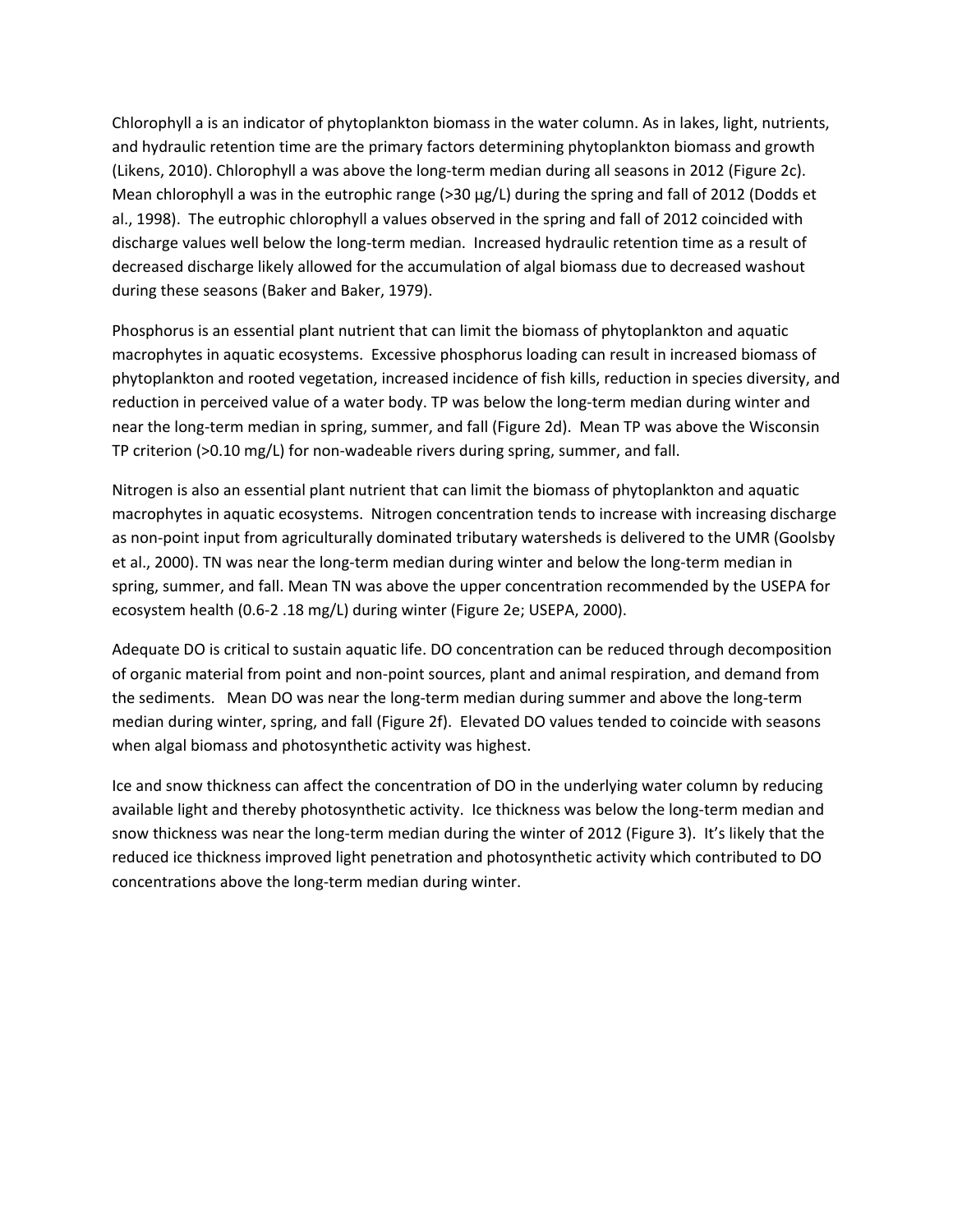

Figure 3. Box plot represents the  $10^{th}$ , 25<sup>th</sup>, 50<sup>th</sup>, 75<sup>th</sup>, and 90<sup>th</sup> percentiles for winter ice and snow thickness on top of the ice during winter for the Long Term Resource Monitoring Program period of record (1993-2012). The star represents the mean for each parameter for the winter of 2012.

# **2012 Aquatic Macrophytes**

# *Methods*

Aquatic macrophytes are an important habitat component in the Upper Mississippi River. They provide food and shelter for birds, fish and aquatic invertebrates. Aquatic macrophyte data were collected from June 16 to August 2, 2012. The sampling area (a 2‐m area around the boat) was searched visually. Six subsampling locations were sampled within the 2‐m area with rake grabs. All species on the rake and observed during the visual search were identified and recorded. Each submersed species on the rake was also given a rake score (1-5) based on how much of the rake teeth were filled. More detail on LTRMP vegetation sampling protocol can be found in Yin et al., 2000 at: http://www.umesc.usgs.gov/documents/reports/1995/95p00207.pdf

# *Results*

We sampled 450 sites within 5 different strata (isolated and contiguous backwaters, impounded, secondary channel, and main channel border). In Pool 8, submersed aquatic macrophytes (SAV) were found at 73% of the sites, rooted floating macrophytes (RF) at 21% and emergent macrophytes (EM) at 23% (Figure 4). Submersed macrophytes and RF decreased in frequency from 2011 to 2012, whereas EM showed a slight increase. The highest percentage of SAV was found in the impounded strata, the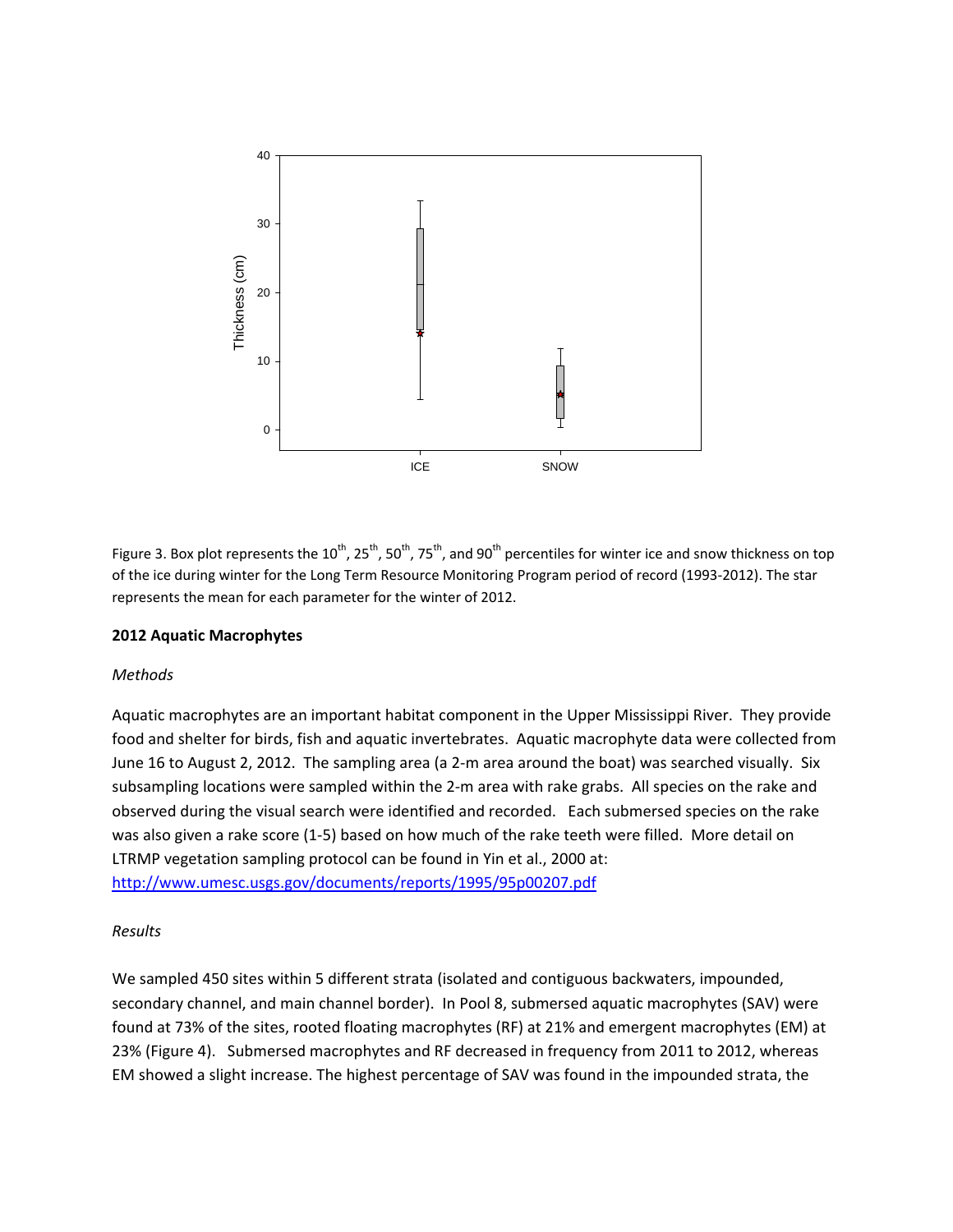highest percentage of RF was found in the contiguous backwaters and the highest percentage of EM was found in the isolated backwaters (Figure 5).



Figure 4. Percent frequency of occurrence of submersed, rooted floating and emergent macrophytes within Pool 8.



Figure 5. Percent frequency of occurrence of lifeform by sampling strata. (BWI=isolated backwater, BWC=contiguous backwater, IMP= impounded, SC=secondary channel, MCB=main channel border)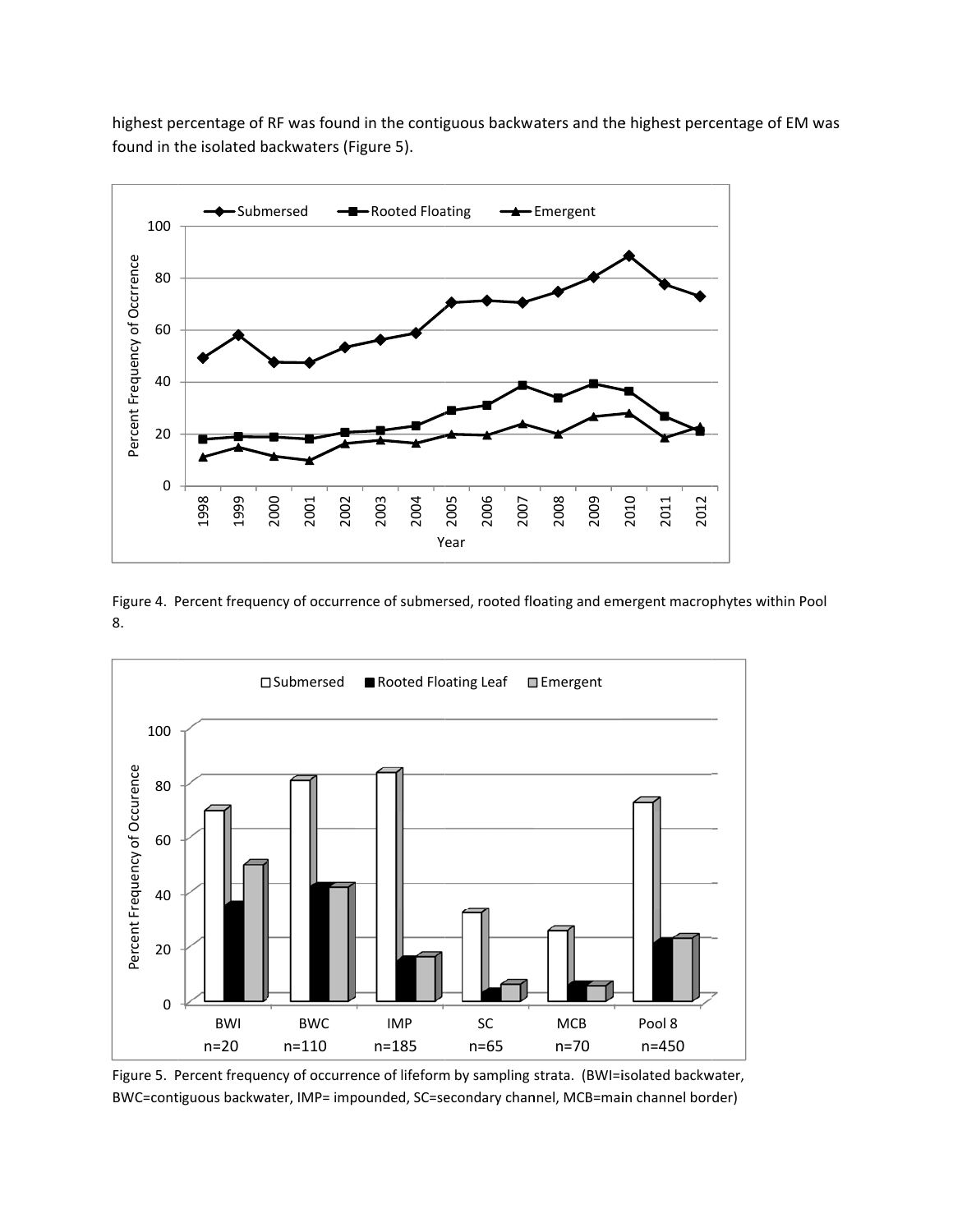Pool‐wide, the most frequent EM species included stiff arrowhead (7%; *Sagittaria rigida*), wild rice (7%; *Zizania aquatic*), and broadleaf arrowhead (5%; *Sagittaria latifolia*). White waterlily (15%; *Nymphaea odorata*) was the most common RF species and coontail (49%; *Ceratophyllum demersum*) and Canadian waterweed (48%; *Elodea canadensis*) were the most common SAV species. Mean number of species per site with all strata combined was 3.3, down from 3.6 in 2011.

The Pool 8 impounded strata has showed a marked increase in SAV and EM since 1998. Submersed macrophytes increased from a low of 34% in 1998 to a peak of 97% in 2010 followed by a decrease to 84% in 2012. In 2011, water elevations were unusually high throughout the sampling period most likely lowering the amount of light available to SAV. Discharge in 2012 was also high in June, July and August most likely contributing to the continued decrease in SAV. Emergent macrophytes have increased from a low of 0% in 1998 to a high of 16% in 2012. In particular, wild celery (*Vallisneria americana*) and wild rice have increased in the impounded strata (Figure 6). A visualization of the change in lower Pool 8 can be found on the vegetation graphical browser under surface maps at:

http://www.umesc.usgs.gov/data\_library/vegetation/graphical/surface\_distribution\_maps.shtml



Figure 6. Percent frequency of occurrence of wild celery (*Vallisneria americana*) and wild rice (*Zizania aquatic*) in the impounded strata of Pool 8.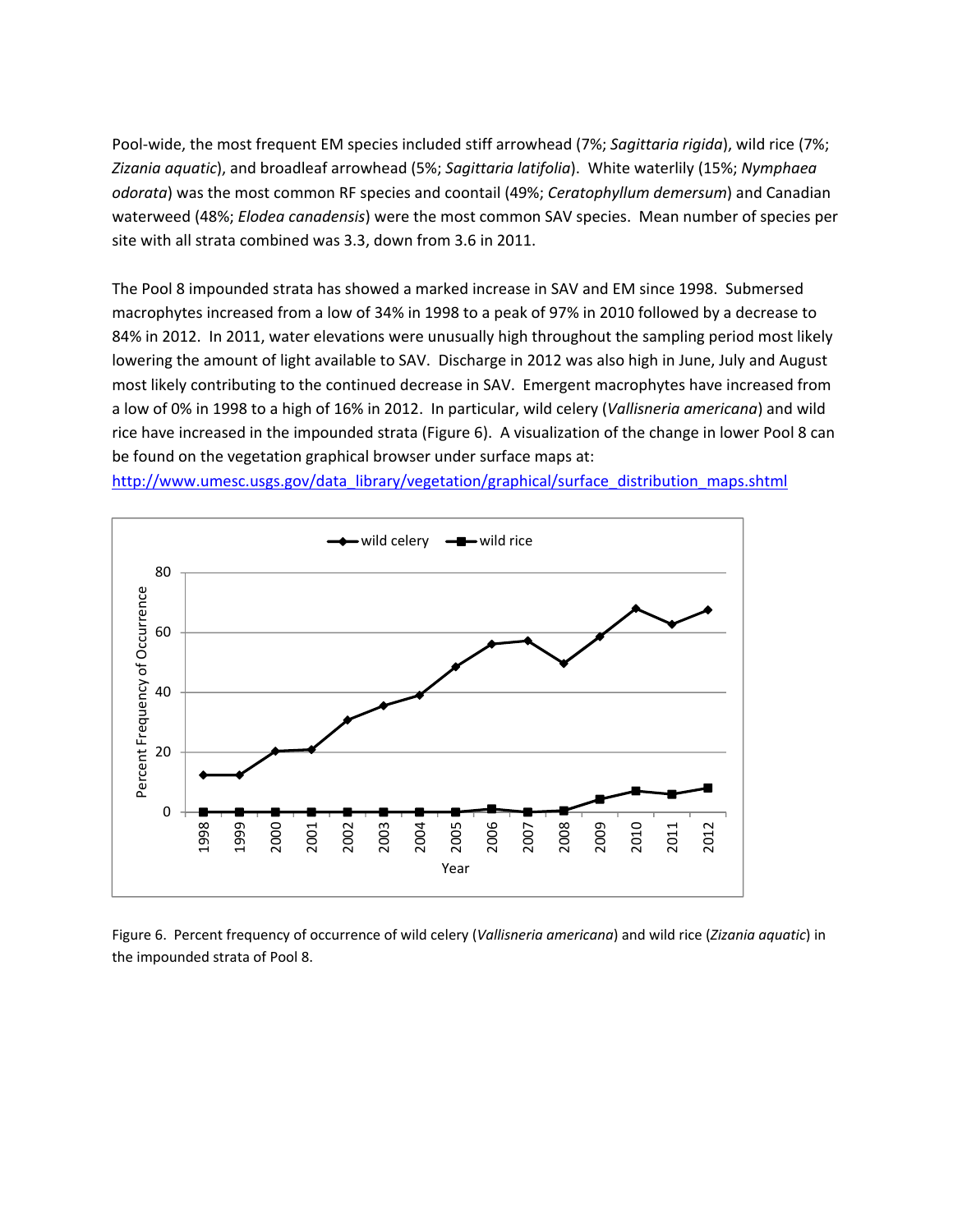#### **2012 Fisheries**

## *Methods*

The LTRMP fish component uses six standardized gear types, including daytime electrofishing, fyke nets, mini fyke nets, large and small hoop nets, and otter trawls, within a randomized sampling scheme and stratification based on broad habitat features. Fish sampling is conducted within three consecutive six‐ week episodes, from June 15 to October 31, to ensure both temporal, as well as spatial, interspersion of the sampling gear deployments (Figure 1). More detail on LTRMP fish sampling can be found in Gutreuter et al., 1995 at: http://www.umesc.usgs.gov/documents/reports/1995/95p00201.pdf

Routine data analyses for overall fish community data include species richness, total catch by species, and community composition (presence/absence). Catch per unit effort (CPUE) and frequency of occurrence are calculated for all species, and proportional stock density (PSD) is calculated for species of interest. The LTRMP Fish Graphical Data Browser automates many of these analyses and provides on‐ demand analytical products for end users. This information can be accessed at: http://www.umesc.usgs.gov/data\_library/fisheries/graphical/fish\_front.html

This report summarizes sampling effort, overall catch rates and species richness, as well as the five most abundant species sampled and data on species of special concern. CPUE and PSD trends from day electrofishing data are provided for ten species of interest to anglers and fish managers. Data were omitted for 2003 in all cases because of reduced sampling that year.

#### *Results*

The fisheries component made 270 fish collections in 2012, completing the full planned allocation. High and unstable water levels during the first time period likely influenced catches, but did not preclude any sampling activities. Dense and expansive aquatic vegetation stands have made it challenging to determine when some sites can be sampled and when alternate sites must be chosen.

Sampling effort was highest for daytime electrofishing (84 collections), followed by mini fyke nets (66 collections), and fyke nets (48 collections). Effort was greatest in the contiguous backwater stratum (84 collections), with side channel (60 collections) and main channel border (48 collections) also receiving considerable effort.

Overall catch rates in 2012 were the highest observed since 2007 and ranked fourth highest over the 20‐ year period of SRS sampling (Figure 7), when compared with historic catches using the currently deployed gears. Total catch was 30,389 fish, representing 64 species. The species total increased from 2011 when 59 species were observed, and was the highest since 2004. The species total in 2012 was bolstered by single specimens of American brook lamprey, bigmouth buffalo, brown bullhead, central mudminnow, fathead minnow, Iowa darter, northern hog sucker, sand shiner, stonecat, and white sucker.

The top 5 species, in order of catch, were weed shiner – 12,712, bluegill – 6874, largemouth bass – 2110, emerald shiner – 1026, and black crappie – 679. Yellow perch numbers were lower (620) compared to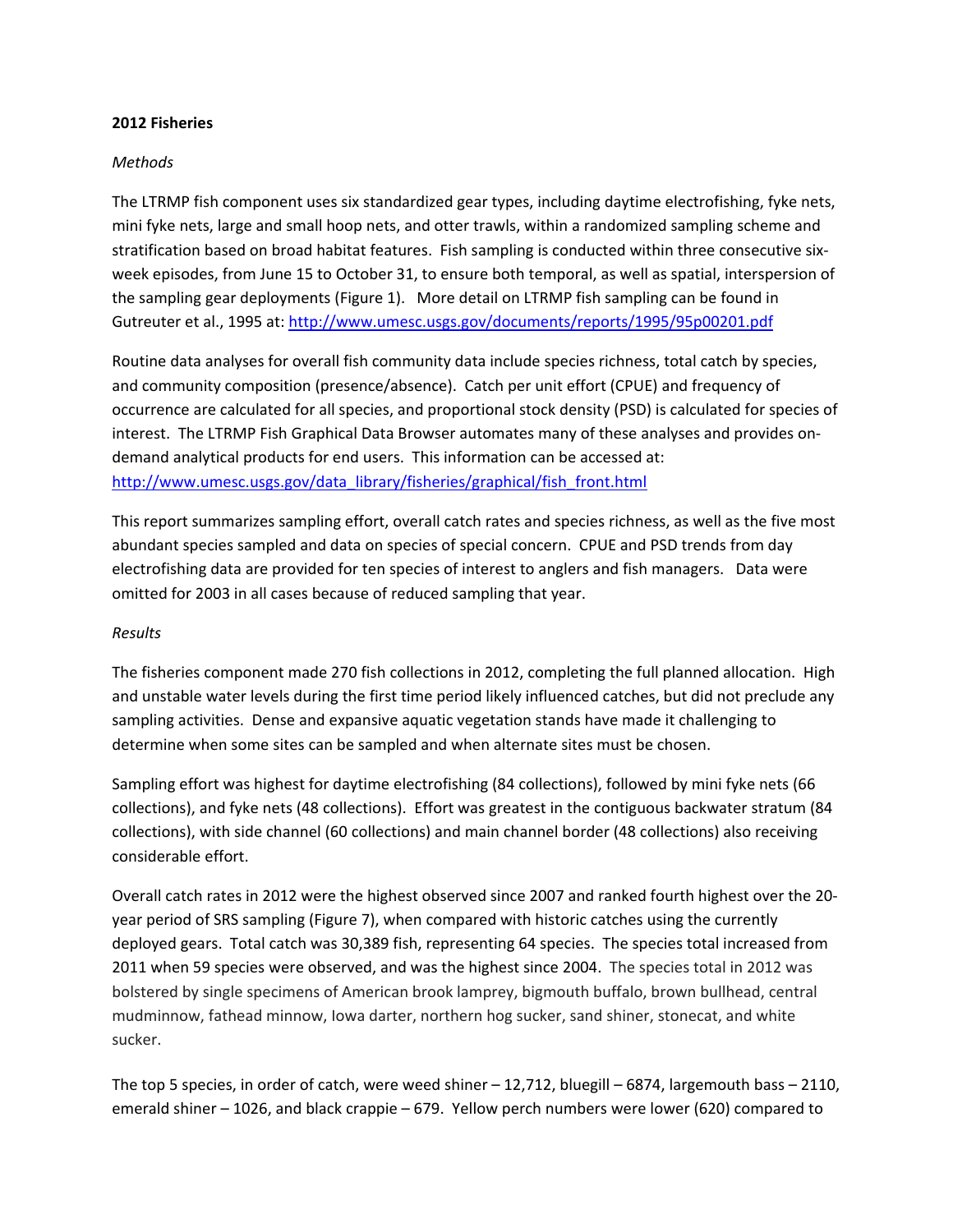recent years, but ranked sixth in total catch. The majority of emerald shiners reported were caught in a single electrofishing run on the last day of the season.



Figure 7. Catch per sample and species richness, annually, for Upper Mississippi River Restoration – EMP‐LTRMP fish collections in Pool 8 of the Upper Mississippi River. Data represent samples collected with daytime electrofishing, fyke nets, mini fyke nets, large and small hoop nets, and otter trawls. Data are omitted for 2003 due to limited sampling that year.

In addition to the 12,712 weed shiners, 7 mud darters and 40 western sand darters (listed as special concern in Wisconsin), 26 river redhorse, 2 blue suckers, and 33 speckled chubs (listed as threatened in Wisconsin) were also caught.

Total catch of yellow bullheads (74) increased and seven species of ictalurids were collected in 2012.

Zero asian carp were collected, and the total catch of common carp was only 184, representing one of the lowest catch rates for this species over the past 20 years.

Again, in 2012, the major change to the fish community in Pool 8 over the past decade was evident. Catch of riverine species which were previously abundant, such as white bass (77), quillback (3), river carpsucker (2), river shiner (9), and smallmouth buffalo (8) were reduced, while catches of lentic species increased.

# Black crappie

The catch rate for black crappie rebounded in 2012 after reduced catch in 2011 (Figure 8). The 2012 CPUE was within the  $10^{th}$ -90<sup>th</sup> percentile range, but above the long-term average. The PSD score for black crappie in 2012 was 69, indicating a healthy mixture of large and small fish in the population. The PSD trend for black crappie appears stable over time.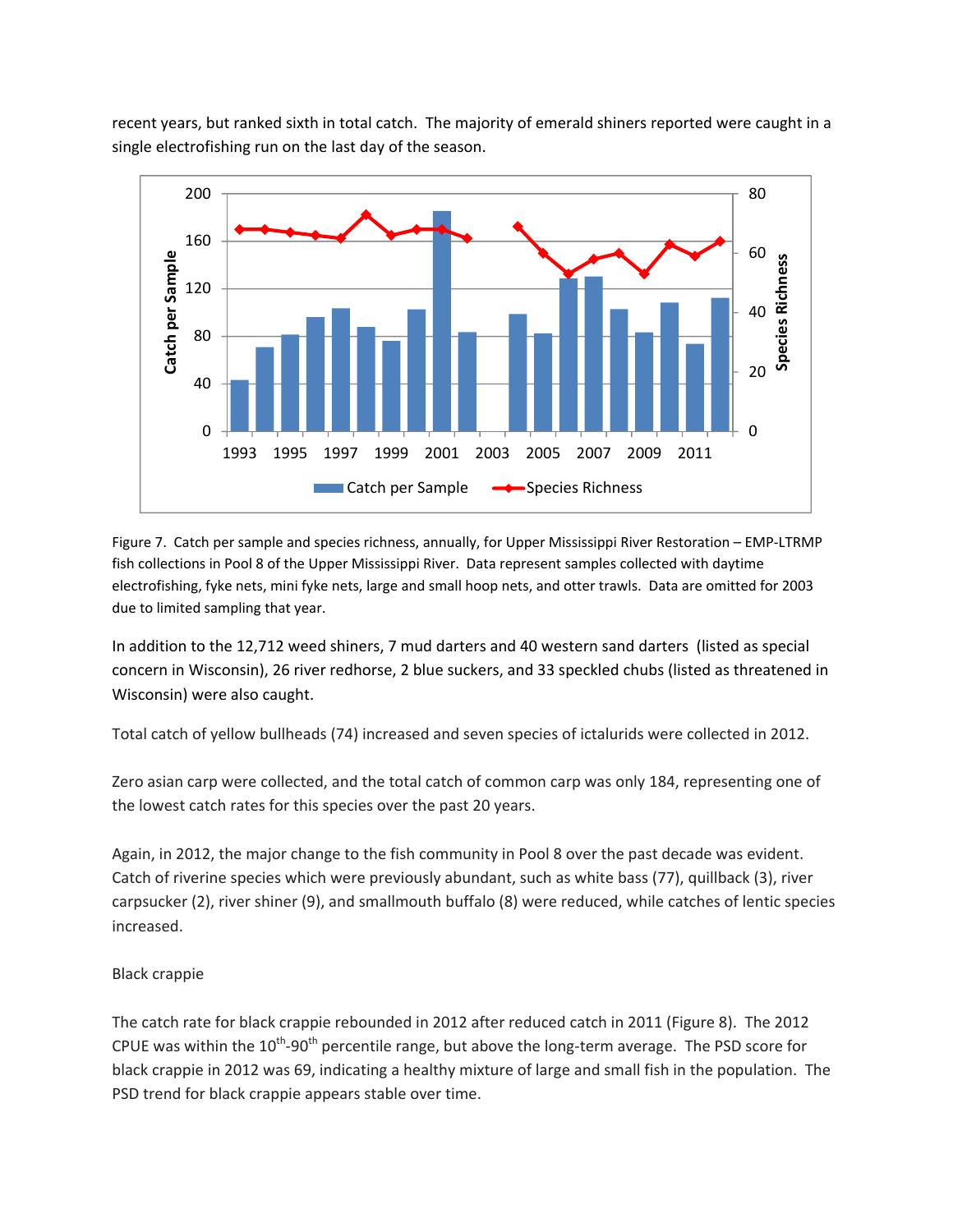

Figure 8. Catch per unit effort and proportional stock-density of black crappie collected by day electrofishing in Navigation Pool 8, Upper Mississippi River, by the Upper Mississippi River Restoration – EMP‐LTRMP. The long dashed lines represent the  $10^{th}$  and  $90^{th}$  percentiles and the dotted line represents the long-term average for the period of record (1993‐2012).

Bluegill

Bluegill CPUE showed a slight reduction in 2012 from 2011, but was still above the long‐term average (Figure 9). A steady increase in CPUE was observed through 2008, with catch rates plummeting in 2009. The 20-yr trend for bluegill PSD has been remarkably stable, but low, reflecting many small fish in the population.



Figure 9. Catch per unit effort and proportional stock‐density of bluegill collected by day electrofishing in Navigation Pool 8, Upper Mississippi River, by the Upper Mississippi River Restoration – EMP‐LTRMP. The long dashed lines represent the  $10^{th}$  and  $90^{th}$  percentiles and the dotted line represents the long-term average for the period of record (1993‐2012).

# Channel catfish

Catch rates for channel catfish with day electrofishing have been generally low, but stable, over time (Figure 10). The 2012 CPUE was near the 90<sup>th</sup> percentile for the 20-yr period of record. The PSD value for channel catfish in both 2012 and 2011 was 100, suggesting poor recruitment in both years. PSD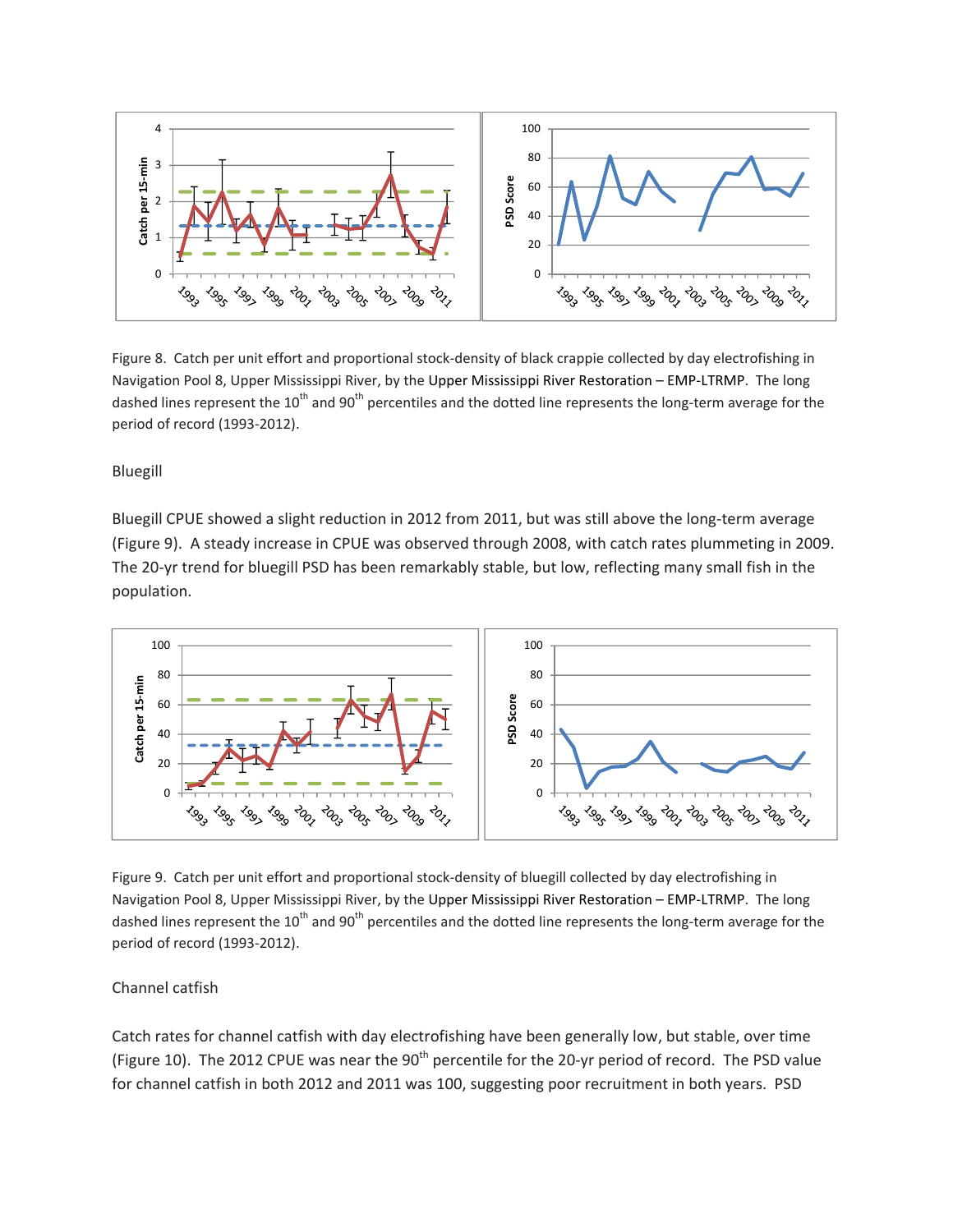values for channel catfish from 1993-2012 were most often in the 80-100 range, suggesting a very mature population with infrequent and small year classes entering the fishery.



Figure 10. Catch per unit effort and proportional stock-density of channel catfish collected by day electrofishing in Navigation Pool 8, Upper Mississippi River, by the Upper Mississippi River Restoration – EMP‐LTRMP. The long dashed lines represent the  $10^{th}$  and  $90^{th}$  percentiles and the dotted line represents the long-term average for the period of record (1993‐2012).

# Flathead catfish

The 2012 CPUE for flathead catfish was near the 90<sup>th</sup> percentile for the 20-yr period at 0.24 fish per 15minute electrofishing run (Figure 11), a substantial increase from 2011. However, the long-term trend for flathead catfish CPUE was stable. As with channel catfish, PSD values for flathead catfish were high, ranging from about 60 to 100, over the period of record, with values of 100 for both 2011 and 2012.



Figure 11. Catch per unit effort and proportional stock-density of flathead catfish collected by day electrofishing in Navigation Pool 8, Upper Mississippi River, by the Upper Mississippi River Restoration – EMP‐LTRMP. The long dashed lines represent the  $10^{th}$  and  $90^{th}$  percentiles and the dotted line represents the long-term average for the period of record (1993‐2012).

#### Largemouth bass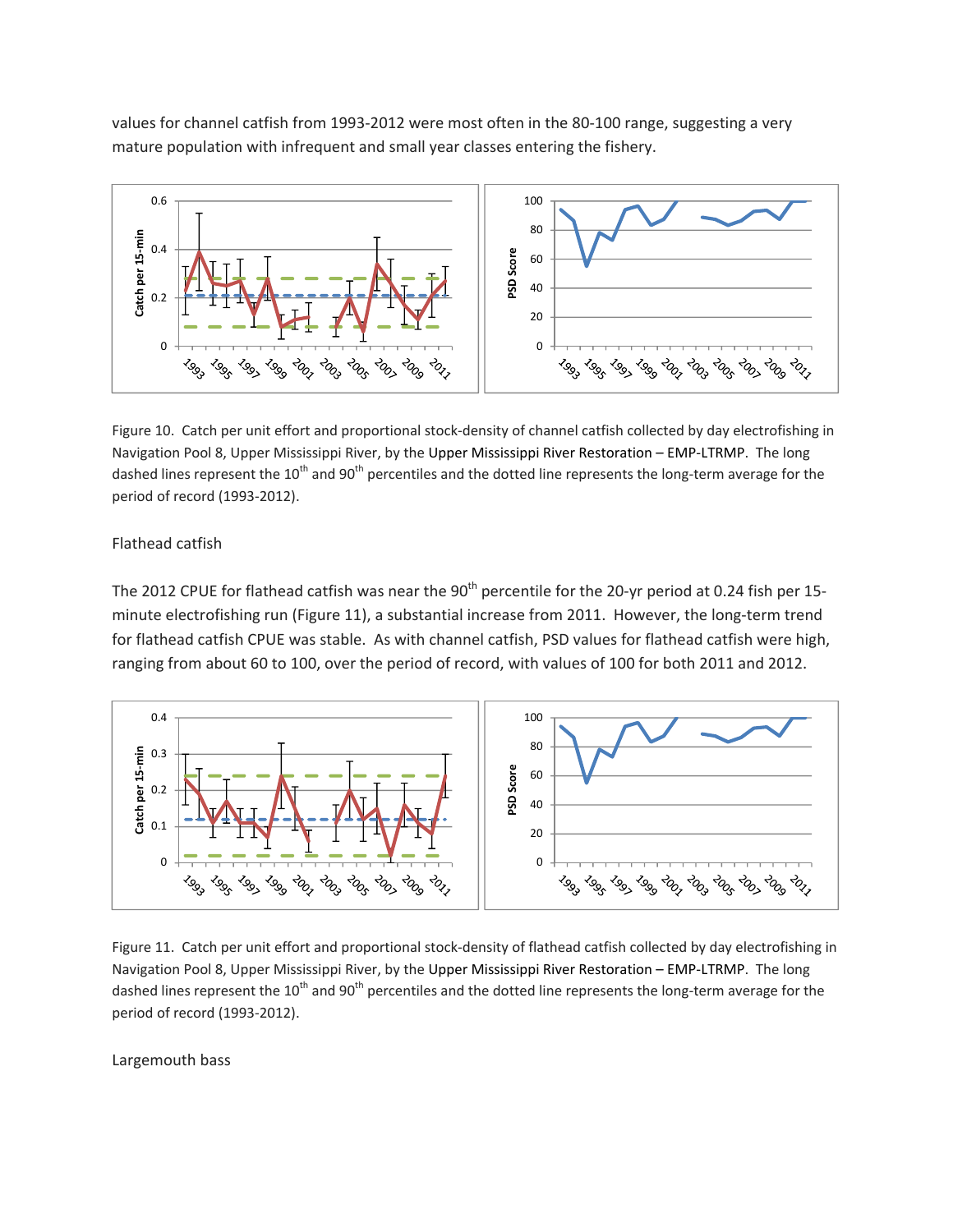Largemouth bass CPUE declined slightly from 2011 to 2012, but was still above the 20‐yr average for Pool 8 (Figure 12). Similar to bluegill, largemouth CPUE decreased precipitously in 2009, after what had been a long-term increase. Catch rates quickly rebounded to above the mean value since 2009. The PSD value for largemouth bass in 2012 was 80, suggesting a mature population. Recent years have shown evidence of strong year classes in 2007 and 2011.



Figure 12. Catch per unit effort and proportional stock-density of largemouth bass collected by day electrofishing in Navigation Pool 8, Upper Mississippi River, by the Upper Mississippi River Restoration – EMP‐LTRMP. The long dashed lines represent the  $10^{th}$  and  $90^{th}$  percentiles and the dotted line represents the long-term average for the period of record (1993‐2012).

# Northern pike

After a steady increase from 1994 to 2008, northern pike CPUE has shown a reduction in recent years (Figure 13). The 2012 CPUE for pike was near the 20‐yr mean value of 0.53 per 15‐minute day electrofishing run. The 2012 PSD score for northern pike was at the lower end of the long-term spectrum (42), indicating mainly smaller fish. However, no clear downward trend was evident in pike PSD over time.



Figure 13. Catch per unit effort and proportional stock-density of northern pike collected by day electrofishing in Navigation Pool 8, Upper Mississippi River, by the Upper Mississippi River Restoration – EMP‐LTRMP. The long dashed lines represent the  $10^{th}$  and  $90^{th}$  percentiles and the dotted line represents the long-term average for the period of record (1993‐2012).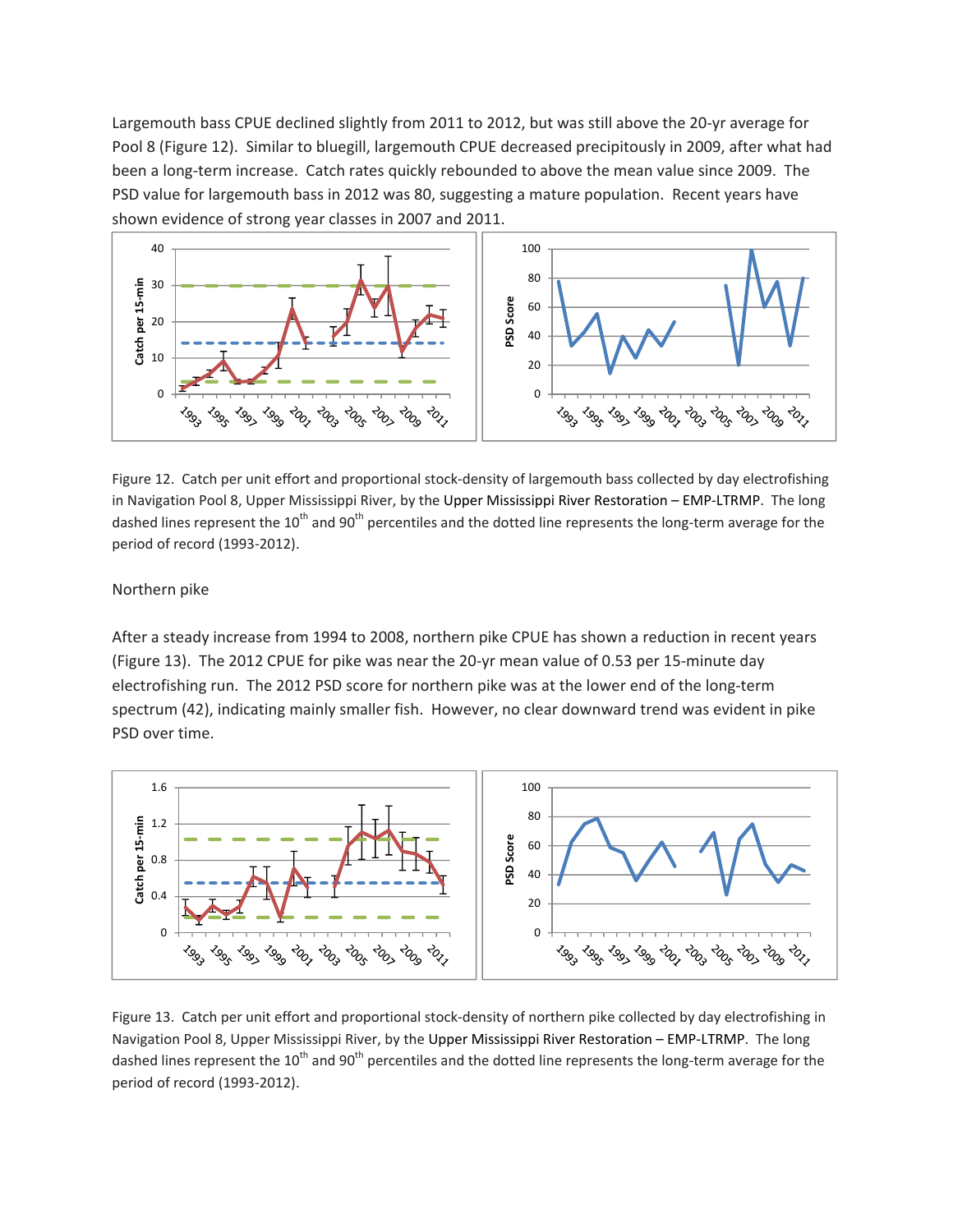Sauger

Sauger CPUE indicates a declining catch rate, after a peak in 1998 (Figure 14). The 2012 CPUE low and represents a string of five consecutive years below the 20-yr mean. Sauger PSD has fluctuated widely over the past decade, with a general increase observed. The 2012 PSD value was 67, tied for the third highest value in the last 20 years. This would suggest that one or more older year classes are present in the fishery, along with poor recruitment in recent years.



Figure 14. Catch per unit effort and proportional stock-density of sauger collected by day electrofishing in Navigation Pool 8, Upper Mississippi River, by the Upper Mississippi River Restoration – EMP‐LTRMP. The long dashed lines represent the  $10^{th}$  and  $90^{th}$  percentiles and the dotted line represents the long-term average for the period of record (1993‐2012).

#### Smallmouth bass

Catch rates for smallmouth bass were near the long-term average in 2011 and 2012 (Figure 15). High catch rates were observed in the late 1990's, but catch has declined in recent years. The PSD trend indicates a slight increase over time. However, 2011 and 2012 were substantially lower than the 20‐yr peak that occurred in 2009. A healthy mix of large and small fish is evidenced by the 2012 value (52).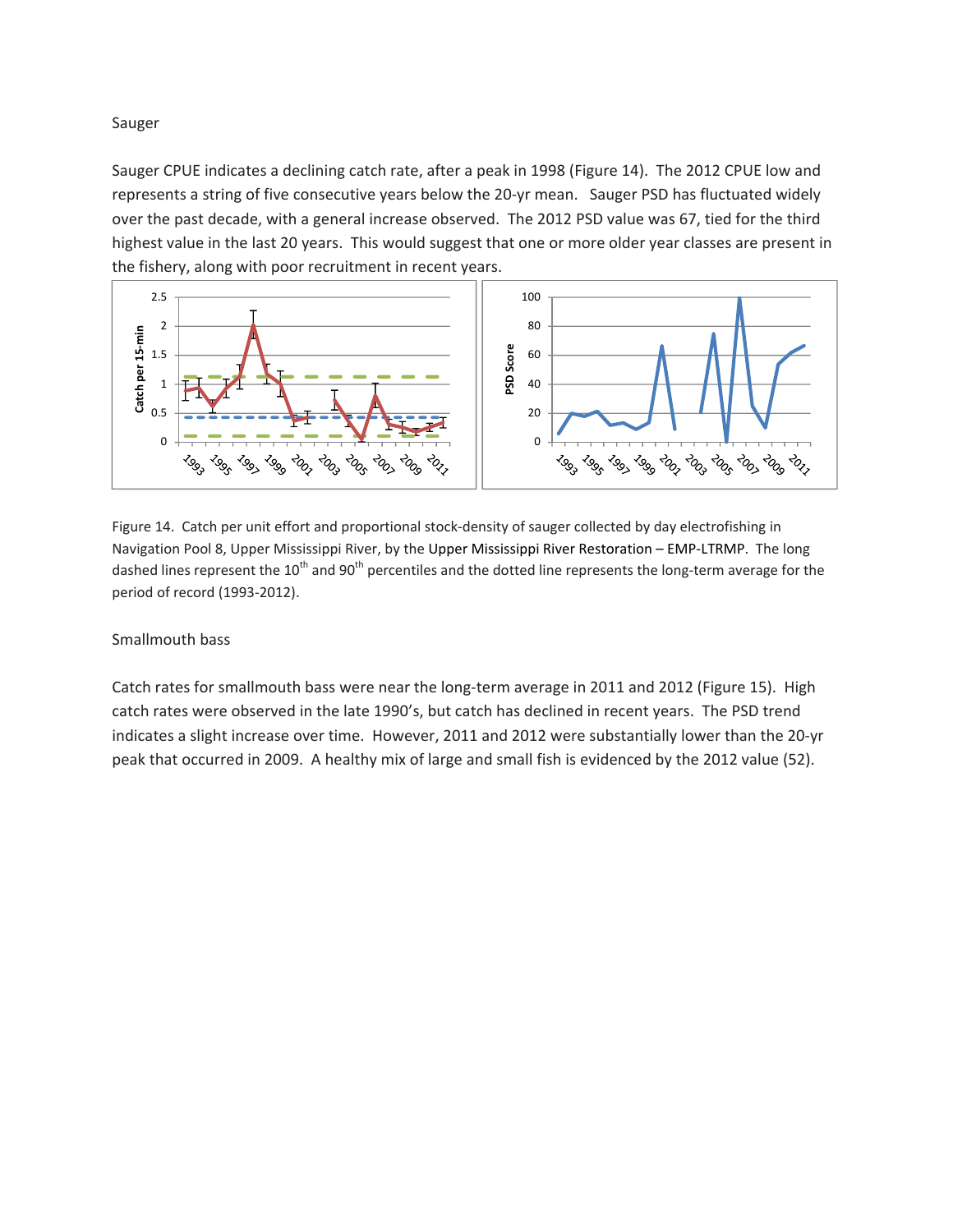

Figure 15. Catch per unit effort and proportional stock-density of smallmouth bass collected by day electrofishing in Navigation Pool 8, Upper Mississippi River, by the Upper Mississippi River Restoration – EMP‐LTRMP. The long dashed lines represent the 10<sup>th</sup> and 90<sup>th</sup> percentiles and the dotted line represents the long-term average for the period of record (1993‐2012).

Walleye

Walleye CPUE has remained stable and low for the past dozen years of LTRMP sampling (Figure 16). High CPUE was observed in 1994, 1997 and 1998, and again in 2007. Catch rates in 2011 and 2012 were rebounding from the all-time low in 2010, and were near the long-term average in 2012. Walleye PSD values depict a stable pattern over time, with scores ranging from about 40 to 80. The 2012 value of 86 was very high, suggesting the presence of at least one mature year class in the population.



Figure 16. Catch per unit effort and proportional stock‐density of walleye collected by day electrofishing in Navigation Pool 8, Upper Mississippi River, by the Upper Mississippi River Restoration – EMP‐LTRMP. The long dashed lines represent the  $10^{th}$  and  $90^{th}$  percentiles and the dotted line represents the long-term average for the period of record (1993‐2012).

# Yellow perch

The 2012 CPUE for yellow perch exhibited a steep decline from the previous four years of high catch (Figure 17), but was still above the long-term average. The dramatic increase in the yellow perch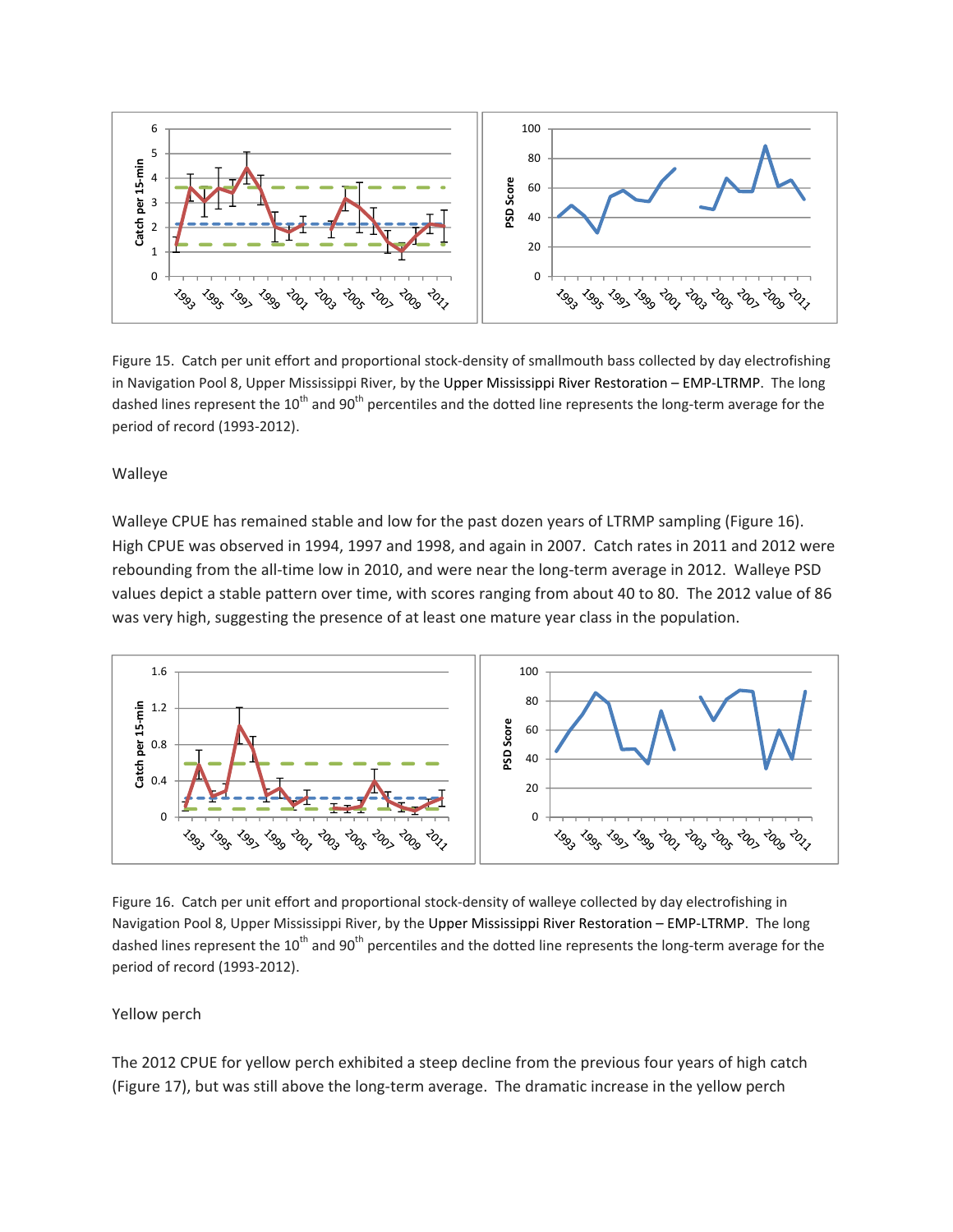population may be over, as catch rates are trending back to the mean. PSD values from 1993 to 2012 appear to fluctuate in a cyclic pattern of 2‐3 years of high values, followed by 3‐4 years of low values. This pattern suggests sporadic and variable year class strength.



Figure 17. Catch per unit effort and proportional stock-density of yellow perch collected by day electrofishing in Navigation Pool 8, Upper Mississippi River, by the Upper Mississippi River Restoration – EMP‐LTRMP. The long dashed lines represent the  $10^{th}$  and  $90^{th}$  percentiles and the dotted line represents the long-term average for the period of record (1993‐2012).

### **References**

Baker, A.L. and K.K. Baker. 1979. Effects of Temperature and current discharge on the concentration and photosynthetic activity of phytoplankton in the upper Mississippi River. Freshwater Biology. 9: 191‐198.

Balogh, S. J., M. L. Meyer and D. K. Johnson. 1997. Mercury and suspended sediment loadings in the Lower Minnesota River. Environ. Sci. Technol. 31: 198‐202.

Dodds, W.K., J.R. Jones and E.B. Welch. 1998. Suggested classification of stream trophic state: distributions of temperate stream types by chlorophyll, total nitrogen and phosphorus. Water Research. 32: 1455‐1462.

Giblin, S., K. Hoff, J. Fischer and T. Dukerschein. 2010. Evaluation of light penetration on Navigation Pools 8 and 13 of the Upper Mississippi River: U.S. Geological Survey Long Term Resource Monitoring Program Technical Report 2010‐T001. 16 pp.

Goolsby, D. A., W. A. Battaglin, B. T. Aulenbach and R. P. Hooper. 2000. Nitrogen flux and sources in the Mississippi River Basin. The Science of the Total Environment. 248: 75‐86.

Gutreuter, S., R. Burkhardt, and K. Lubinski. 1995. Long Term Resource Monitoring Program Procedures: Fish Monitoring. National Biological Service, Environmental Management Technical Center, Onalaska, Wisconsin, July 1995. LTRMP 95‐P002‐1. 42 pp. + Appendixes A‐J

Likens, G. E. 2010. River Ecosystem Ecology. Academic Press, San Diego. 411 pp.